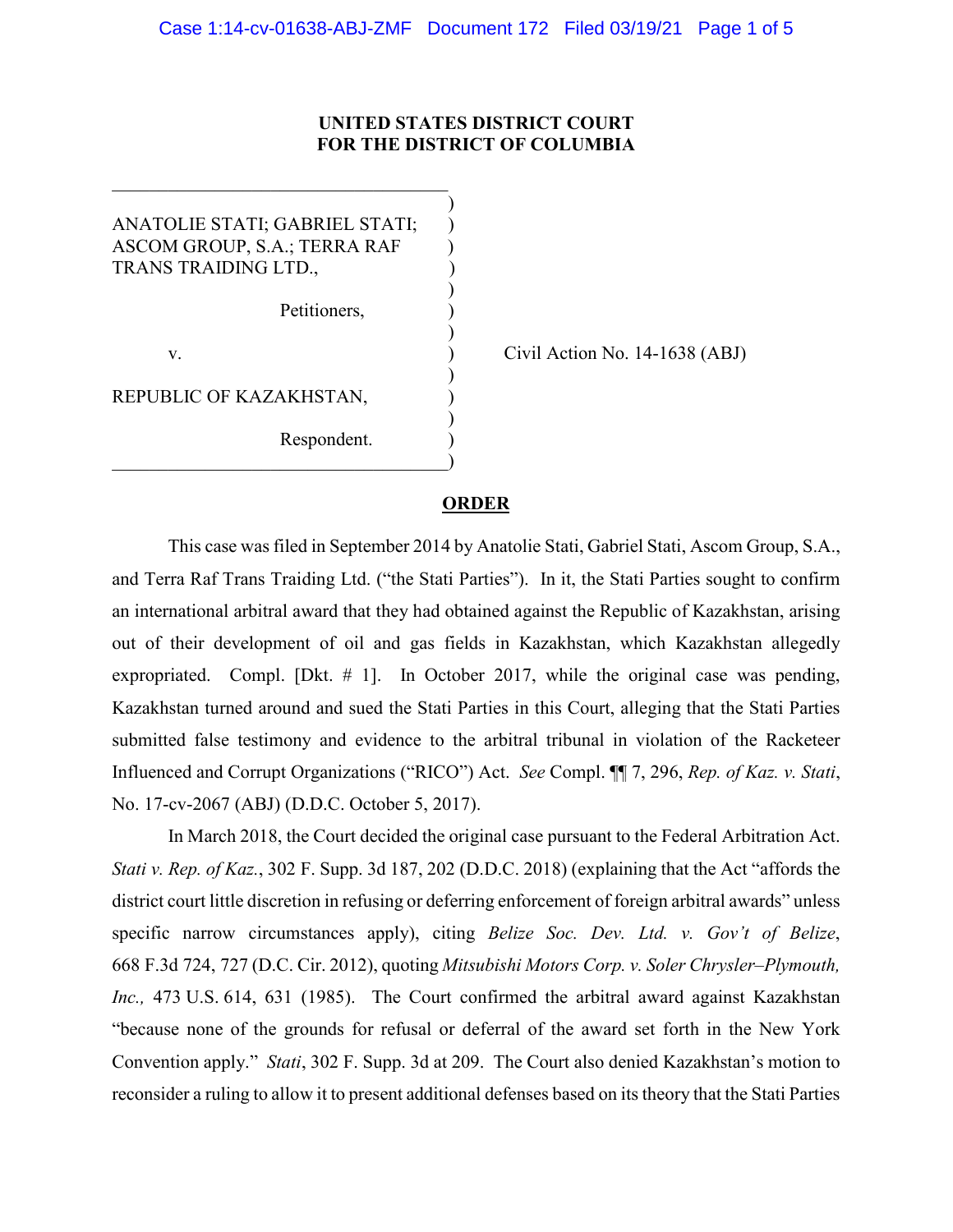## Case 1:14-cv-01638-ABJ-ZMF Document 172 Filed 03/19/21 Page 2 of 5

obtained the award through fraud. *Id*. at 196–201 (ruling that the Court did not err as a matter of law when it found that Kazakhstan had failed to demonstrate a connection between the asserted fraud and the arbitral decision).

In March 2019, the Court dismissed the RICO case for failure to state a claim. *Rep. of Kaz. v. Stati*, 380 F. Supp. 3d 55 (D.D.C. 2019). The Court ruled that Kazakhstan's claims were, "at bottom, . . . entirely predicated on [the Stati Parties'] initiation and prosecution of non-frivolous litigation" and their claimed injures were no more than "the legal costs it incurred in resisting the enforcement of a valid and binding arbitral award," which could not serve as the basis for RICO liability under the law. *Id.* at 61. Having dismissed the federal claims, the Court declined to exercise supplemental jurisdiction over the remaining state law claims of fraud and civil conspiracy. *Id.* at 65.

Kazakhstan appealed both rulings, and the U.S. Court of Appeals for the D.C. Circuit affirmed both. *See Stati v. Rep. of Kaz.*, 773 Fed. Appx. 627 (D.C. Cir. 2019) (per curiam) (affirming decision in the original case); *Stati v. Rep. of Kaz.*, 801 Fed. Appx. 780 (D.C. Cir. 2020) (per curiam) (affirming the decision in the RICO case).

At that point, the matters pending in the U.S. District Court for the District of Columbia were complete, and this Court has remained involved solely in connection with post-judgment discovery.

But as even a cursory review of the docket would reveal, these are very litigious parties. In June 2020, Kazakhstan filed a complaint against Argentem Creek Holdings LLC, Argentem Creek Partners LP, Pathfinder Argentem Creek GP LLC, ACP I Trading LLC, and Daniel Chapman ("the Argentem Parties") in the Supreme Court of New York. Compl. in *Rep. of Kaz. v. Chapman*, Index No. 652522/2020, Ex. 5 to Argentem Parties' Mot. for Leave to File Mot. for Prelim. & Permanent Inj., [Dkt. # 153-5] ("NY Compl.")  $\P$  4–8. It alleges that the Argentem Parties "are conspiring with, and aiding and abetting, a fraudulent scheme led" by the Stati Parties. NY Compl. ¶ 11. And now the Argentem Parties – who were not parties in the either of the actions filed here – have turned to this Court for relief.

Pending before the Court is the Argentem Parties' motion for leave to file a motion for preliminary injunction. Mot. for Leave to File Mot. for Prelim. & Permanent Inj. [Dkt. # 153] ("Mot. for Leave"). The Argentem Parties are asking for permission to move here to enjoin the lawsuit that Kazakhstan has filed against them in New York state court. *See id.;* Mot. for Prelim.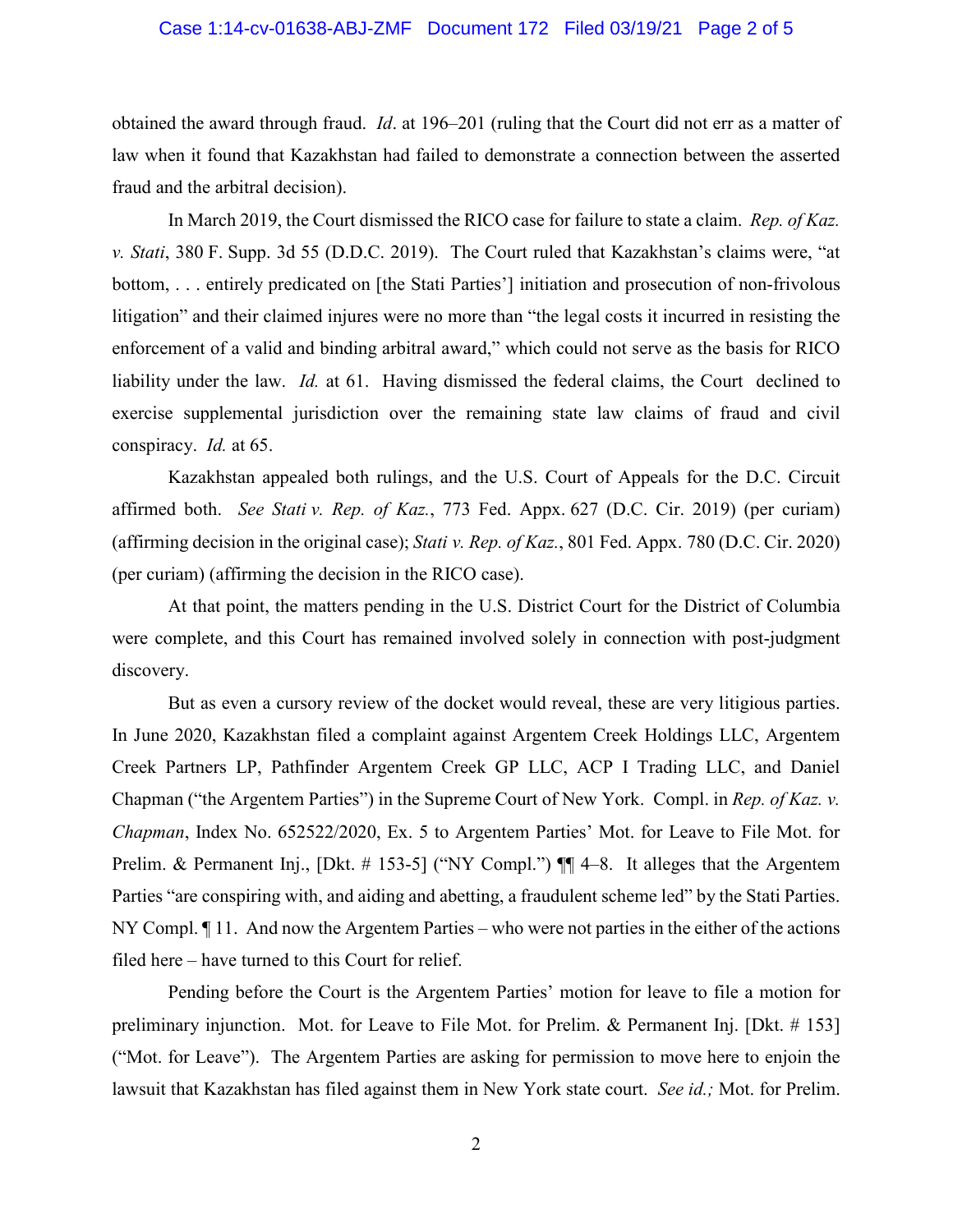& Permanent Inj. Relief [Dkt. # 153-2]. Kazakhstan opposes the motion for leave to file, *see* Opp. to Mot. for Leave [Dkt. # 164], and the motion is fully briefed. *See* Reply Mem. in Supp. of Mot. for Leave [Dkt.  $\#$  165].

The Argentem Parties seek to enjoin the New York state action because, they contend, the action is precluded by decisions issued by this Court.

According to the Argentem Parties, the Stati Parties originally funded the Kazakh gas and oil field operations through the sale of secured notes to investors. Statement of P. & A. in Supp. of Mot. for Prelim. & Permanent Inj. Relief [Dkt. # 153-3] ("Pet'rs' Mem.") at 5. The Argentem Parties include a "U.S.-based and SEC-regulated investment adviser" that is the investment manager to various funds that hold an interest in these notes. Pet'rs' Mem. at 1. When Kazakhstan expropriated the Stati Parties' Kazakh facilities, the Stati Parties initiated the arbitration that resulted in the award enforced by this Court. *Id.* at 5–8.While they were pursuing their remedies through arbitration, the Stati Parties and the noteholders entered into a "Sharing Agreement" to address the repayment obligations on the notes, which included a provision that any amounts collected by the Stati Parties in the arbitration would be distributed among the noteholders. *Id.* at 5–6.

The Argentem Parties seek permission, pursuant to Federal Rule of Civil Procedure 7(b) and Local Rule 7, to file a motion in this Court's closed case, *Stati v. Rep. of Kaz.*, 14-cv-1638 (ABJ), seeking to enjoin Kazakhstan's state court action against them. *See* Mot. for Leave at 1. The movants emphasize that "a non-party to an original federal court proceeding may seek an injunction under the All Writs Act, 28 U.S.C. § 1651, the Anti-Injunction Act, 28 U.S.C. § 2883, and established collateral estoppel principles to prevent a party to the federal action from prosecuting an action in state court attempting to relitigate, frustrate, or nullify the federal court's judgment." Pet'rs' Mem.. at 2, *citing Thomas v. Powell*, 247 F.3d 260, 262–63 (D.C. Cir. 2001); *In re Nat'l Student Mktg. Litig.*, 655 F. Supp. 659 (D.D.C. 1987); *Ennis & Co. v. Woodmar Realty Co*., 542 F.2d 45, 49 (7th Cir. 1976); *Mahurkar v. C.R. Bard, Inc*., 209 F. Supp. 2d 911, 913 n.2 (N.D. Ill. 2002). A motion to enjoin a state court action under the Act is committed to the trial court's discretion. *See Thomas*, 247 F.3d at 266 (noting that appellant had "not argued that the court abused its discretion in issuing the injunction" and finding no reason to question the court's judgment on whether to issue the injunction); *see also In re Nat'l Student Mktg. Litig.*, 655 F. Supp.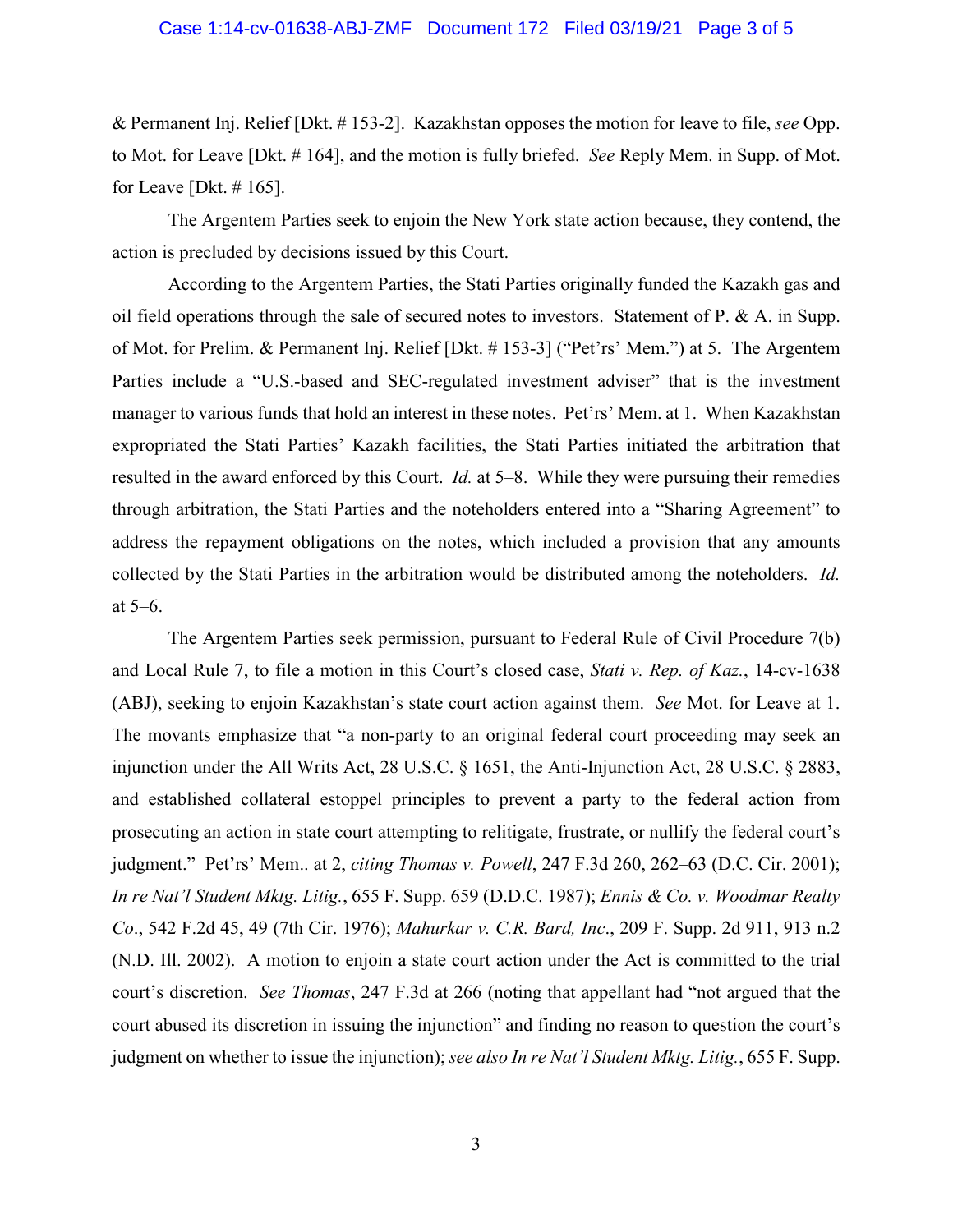## Case 1:14-cv-01638-ABJ-ZMF Document 172 Filed 03/19/21 Page 4 of 5

at 662; *Delta Air Lines, Inc. v. McCoy Restaurants, Inc.,* 708 F.2d 582, 587 (11th Cir.1983). The Court will decline the invitation to do so.

The Anti-Injunction Act, 28 U.S.C. § 2283 provides that:

[a] court of the United States may not grant an injunction to stay proceedings in a State Court except as expressly authorized by Act of Congress, or where necessary in aid of its jurisdiction, or to protect or effectuate its judgments.

28 U.S.C. § 2283. The Anti-Injunction Act "generally prohibits the federal courts from interfering with proceedings in the state courts." *Chick Kam Choo v. Exxon Corp.*, 486 U.S. 140, 145 (1988). It "is an absolute prohibition" against an injunction of state court proceedings, unless the injunction falls within one of the three specifically defined exceptions. *Vendo Co. v. Lektro-Vend Corp.*, 433 U.S. 623, 630 (1977). The Act's purpose is to avoid "the inevitable friction between the state and federal courts" that would ensue from federal injunctions against state judicial proceedings, id., and the Supreme Court has admonished that "[a]ny doubts" about the propriety of a federal injunction against a state court proceeding "should be resolved in favor of permitting the state courts to proceed in an orderly fashion to finally determine the controversy." *Id.*, citing *Atl. Coast Line R. Co. v. Bhd. of Locomotive Eng'rs*, 398 U.S. 281, 297 (1970).

The Court notes that Kazakhstan's complaint against the Argentem Parties asserts claims under state law as well as English law, *see* NY Compl. ¶¶ 227–59, while the Court's decision confirming the arbitration award was based solely on the application of the Federal Arbitration Act and the New York Convention. *See Stati*, 302 F. Supp. 3d at 202, 209. While it touched upon Kazakhstan's allegations of fraud, it did not involve the Argentem Parties or consideration of any state claims against those parties – much less any claims under English law. *See id.* Further, the Court's decision in the racketeering case was based on the sufficiency of the federal claims in the complaint filed against the Stati Parties on their face, and it expressly did not address the validity of any state law claims. *See Rep. of Kaz.*, 380 F. Supp. 3d at 61–63, 65.

Given those circumstances, the Court has grounds to question whether an injunction would be appropriate, and in accordance with the guidance set down by the Supreme Court, it finds that the state court is better positioned to determine whether Kazakhstan's claims are precluded. *See Atl. Coast Line R. Co.,* 398 U.S. at 297 ("Any doubts as to the propriety of a federal injunction against state court proceedings should be resolved in favor of permitting the state courts to proceed in an orderly fashion to finally determine the controversy.").